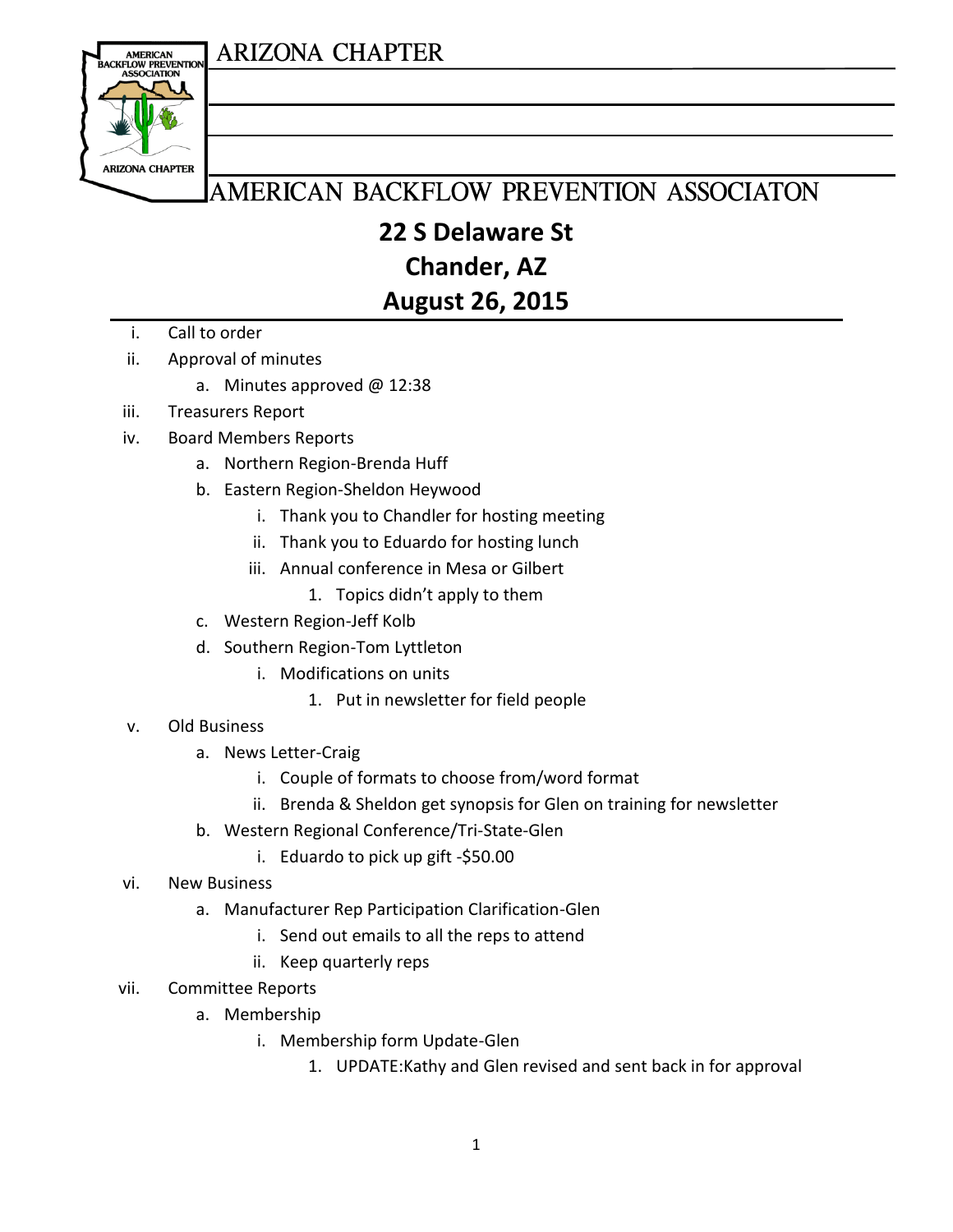#### **ARIZONA CHAPTER**



# AMERICAN BACKFLOW PREVENTION ASSOCIATON

- ii. Discussion on strategy to regain members-Glen
	- 1. Glen, Craig and Kathy on committee to regain members
	- 2. Glen to get up-to-date list from National
	- 3. Reach out to testers and ask why they left
	- 4. Letter would be more personal
	- 5. Kathy to draft a post card
- b. Education
	- i. Calendar of events-Jeff
		- 1. Hamilton 2/28/15-register January
		- 2. Valley forward-10/28/15-Submit by August
		- 3. Arizona Science-need to get info
		- 4. Jeff to get date out to board members and get volunteers
		- 5. Jeff to send overKathy to put on outlook caendar
		- 6. Tom-put on website and ask for volunteers with events
- c. Website
	- i. Merging website with National's & utilizing both-Glen
		- 1. All chapters folding into Nationals
		- 2. Rick to speak with National about web site administrator
		- 3. Two other people needed for administrator besides Rick
			- a. Craig/Sheldon
- viii. Past president's Comments
	- a. Continue monitoring SB 1059
	- b. Continue conversations with State
		- i. Brenda to monitor site
- ix. Vice President's Comments
	- a. Integrate with other groups
- x. President's Comments
	- a. Board doing good job
	- b. Good turn out
	- c. Good feedback
	- d. Next Meeting Ocober 28-in Marana
	- e. Everyone think about two topics by November and speakers
	- f. Venue-reasonable